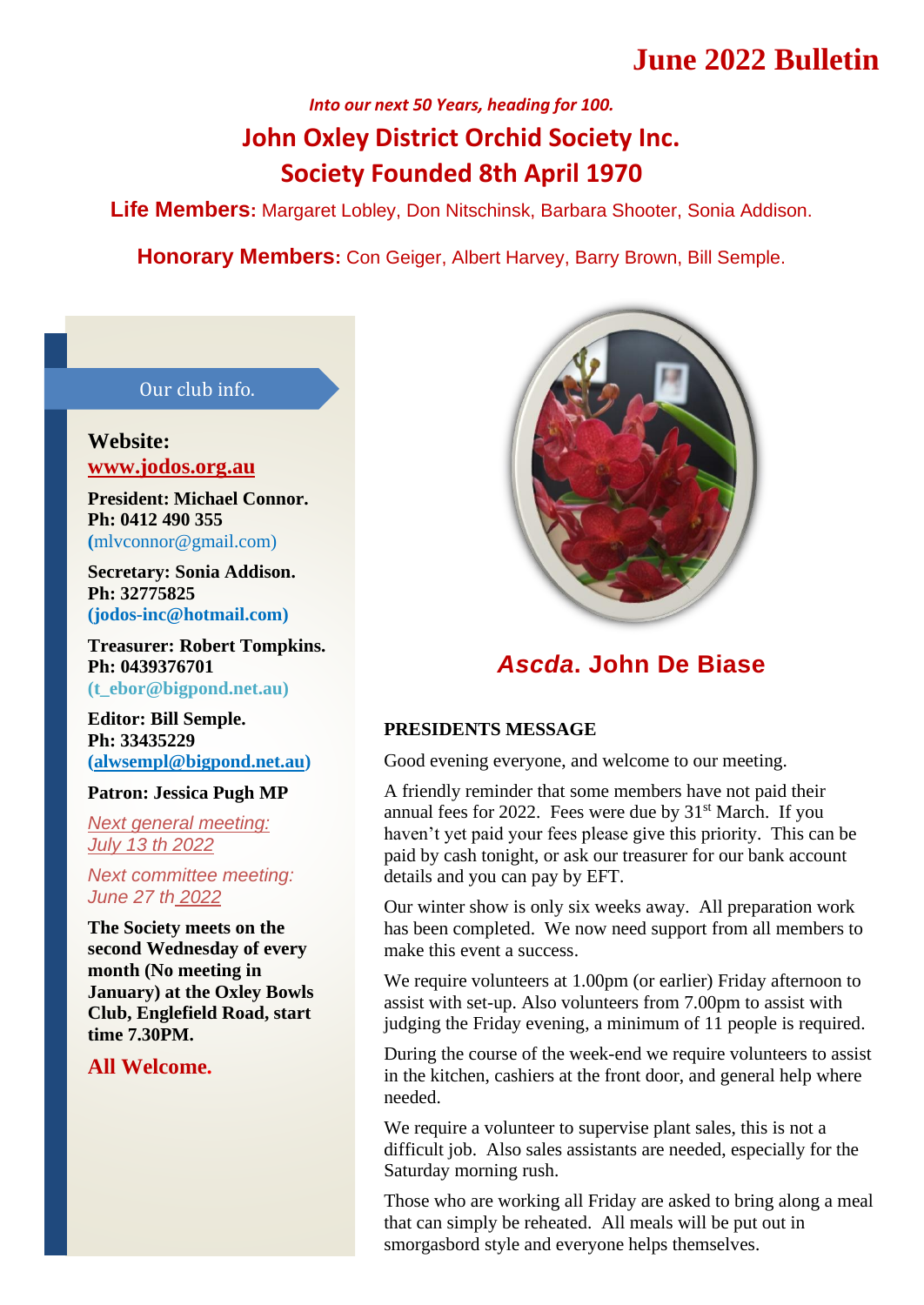Please also contribute some baking i.e. slices, cakes, tarts, biscuits etc. This is for tea breaks and lunch for our workers. Last year we had very little support with this request.

There are concerns that we may not have enough plants for our sales area. Please have a good look at your collection and decide what plants you might like to sell.

The show schedule, benching and sales tags are available from the secretary tonight.

Please also remember that we require a new secretary next year. Please give this serious consideration. You will be given full assistance and guidance. It has been suggested that we split secretarial duties and have a general secretary, and a show secretary.

#### **Thank You…President…Michael Connor**

#### **Notes from May**

#### **Keith Adams Filing**

Keith outlined his method of documenting and filing the orchids he owns. The basic outline of the filing is given below. He detailed the method fully in a document he has created and a copy of this is available, on request, from him.

In brief his system is as follows. For every orchid he owns, he creates a document containing the orchid name, parent species, growing conditions for the dominant species and a colour photo. He also creates a bar code. Using this information, he creates a plant label. He creates a photo sheet with 12 labels and prints these at a commercial outlet as a 5x7 photo which he then cuts up and laminates with heavy duty laminate. He expects these to last 5 years in a green house. Kevin use Google Drive for storage but other options would be available.

## **2022 AOC Conference**

Colin Noy introduced the 2022 AOC Conference that has been postponed from 2021. Keep an eye on the website [https://aocc2022.org/conference](about:blank) for details. Some details are given below. Colin is coordinating volunteers and will be looking for help.

## **22nd AOC Conference and Show - For the Love of Orchids**

The conference with show is scheduled for 31 August - 4 September 2022,South East Queensland: at the Logan Metro Sports & Events Centre, about 30 minutes by road south of the Brisbane CBD.

The SHOW is aimed at EVERYONE, be they a society member with a small collection, someone new to growing orchids, or just a lover of plants in general, including the associated art and photography. And everyone who attends will have access to the sales area, and be able to purchase something exciting to build their collection.

The AOC aims to stage the biggest and best orchid show seen in SE Qld for many years, certainly the most spectacular of the year. Societies are being encouraged to set up a display as part of the show,

The SHOW is open to the public Friday, Saturday & Sunday-

#### **The show will feature**

#### • **Lecture Program:**

Because of the uncertainty of international travelers being able to attend, a team of first rate Australian speakers will share their knowledge on a range of topics and genera.

#### • **Vendors:**

The sales area will have the capacity for up to 30 vendors.

#### • **Bus groups:**

Societies are encouraged to consider planning a bus trip to the show for their members.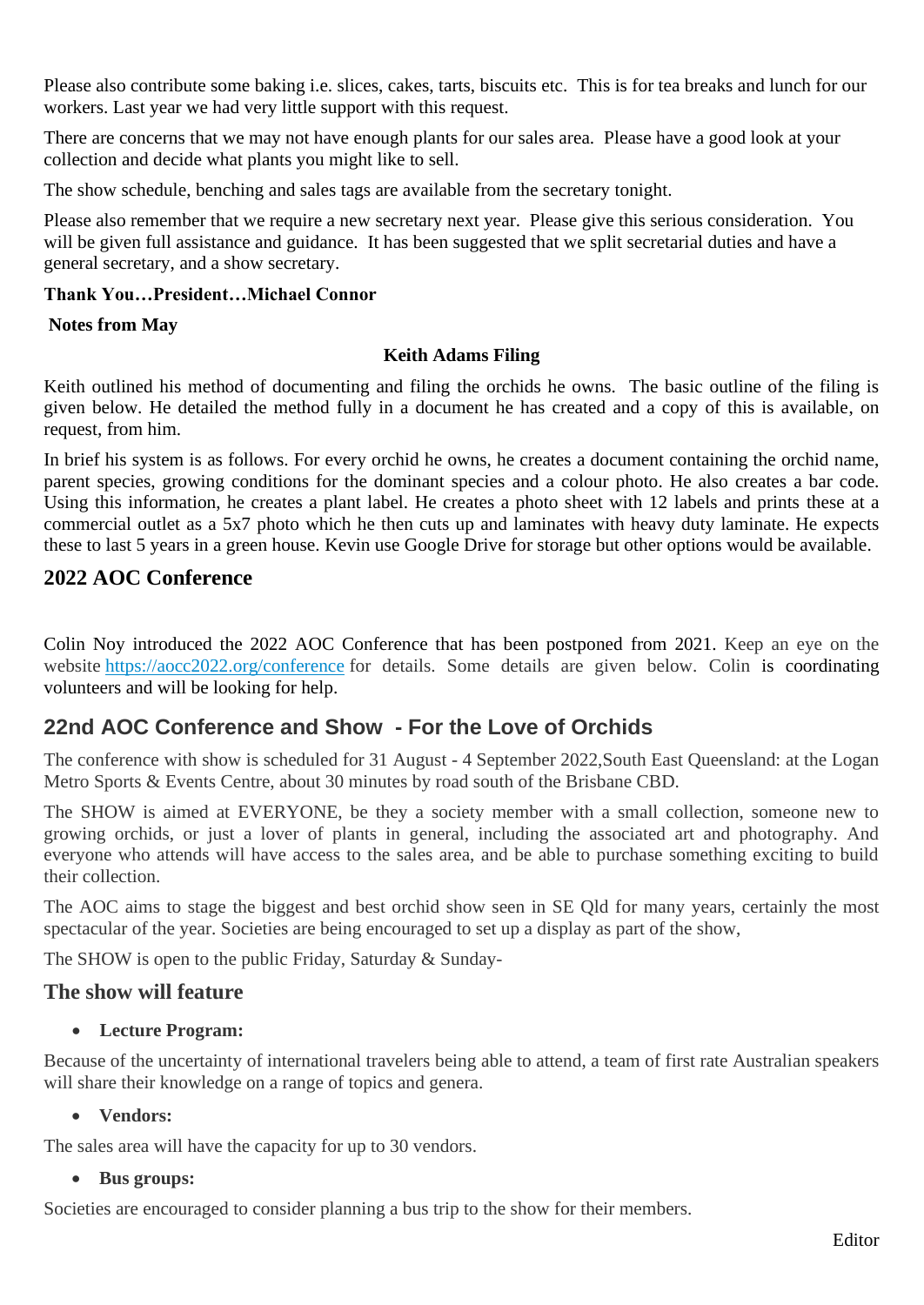| <b>Judging Panel:-</b>                   | John Buckley: |                        | Associate Judges Colin and Hazel Barker: Plus Q.O.S. Judges        |  |  |  |
|------------------------------------------|---------------|------------------------|--------------------------------------------------------------------|--|--|--|
| Life Members :-                          |               |                        | Margaret Lobley - Don Nitschinsk - Barbara Shooter - Sonia Addison |  |  |  |
| <b>COMPETITION WI NNERS for May 2022</b> |               |                        |                                                                    |  |  |  |
| <b>CATTLEYA</b>                          | 1             | R Kerr                 | RIc. Burdekin Bells 'Rosco'                                        |  |  |  |
| <b>Exhibition</b>                        | 2             | J & H Rutter           | Rlc. Burdekin Bells 'Coral'                                        |  |  |  |
| Over 100 mm                              | 3             | C & H Barker           | C. Lynn Spencer x Rlc. Redland Peace                               |  |  |  |
| <b>CATTLEYA</b>                          | 1             | J & H Rutter           | C. Elusive Dream 'My Love'                                         |  |  |  |
| <b>Compact / Mini</b>                    | $\mathbf{2}$  | J & H Rutter           | C. Jjungle Beau 'Dendi'                                            |  |  |  |
| Under 100 mm                             | 3             | W Semple               | Ctna. Starrlyn                                                     |  |  |  |
| <b>CATTLEYA</b>                          | 1             | J & H Rutter           | Bc. Maikai 'Mayumi'                                                |  |  |  |
| Any Other                                | 2             | M & B Byrnes           | Rth. Alyssa Valmadre 'Clifton'                                     |  |  |  |
| <b>Cluster, novelty etc</b>              | 3             | <b>B &amp; S Brown</b> | Hknsa. Rest in Peace                                               |  |  |  |
| <b>PAPHIOPEDILUM</b>                     | 1             |                        |                                                                    |  |  |  |
|                                          | 2             |                        |                                                                    |  |  |  |
|                                          | 3             |                        |                                                                    |  |  |  |
| <b>PHALAENOPSIS</b>                      | 1             | M & B Byrnes           | Phal. ??                                                           |  |  |  |
|                                          | $\mathbf{2}$  |                        |                                                                    |  |  |  |
|                                          | 3             |                        |                                                                    |  |  |  |
| <b>DENDROBIUMS</b>                       | 1             | C & D Noy              | Den. Fraser's Mosaic Spiral x Fraser's Red Dragon                  |  |  |  |
|                                          | $\mathbf{2}$  | C & D Noy              | Den. Makariki Blue x Masako 'Taki'                                 |  |  |  |
|                                          | 3             | C & D Noy              | Den. Touch of Gold                                                 |  |  |  |
| <b>ANY OTHER GENERA</b>                  | 1             | C & D Noy              | Phrag. Calurum 'Denise'                                            |  |  |  |
|                                          | $\mathbf{2}$  | K & L Adams            | Sgr. Yokosuka Story 'Canary'                                       |  |  |  |
|                                          | 3             | G Cole                 | Cirr. Elizabeth Ann 'Buckleberry'                                  |  |  |  |
| <b>NOVICE</b>                            | 1             | T Needham              | Den. Lady White                                                    |  |  |  |
|                                          | $\mathbf{2}$  | T Needham              | Trig. Geminate                                                     |  |  |  |
|                                          | 3             | R Sayer                | Rth. Love Sound x C. Horace                                        |  |  |  |
| <b>FLORAL ART</b>                        | 1             | L & J Abbate           | Floral Art - Song Title - Somewhere over the Rainbow.              |  |  |  |
|                                          | $\mathbf 2$   | S Cavalea              | Floral Art - Song Title                                            |  |  |  |
|                                          | 3             |                        |                                                                    |  |  |  |
| <b>VANDACEOUS &amp;</b>                  | 1             | R Kerr                 | Ascda. John De Biase                                               |  |  |  |
| <b>OTHERS</b>                            | 2             | R Kerr                 | Ascda. Yip Sum Wah 'Thai Treasure'                                 |  |  |  |
|                                          | 3             |                        |                                                                    |  |  |  |
| <b>ONCIDIUMS '&amp;</b>                  | 1             | S Cavalea              | Onc. Lemon Heart                                                   |  |  |  |
| <b>OTHERS</b>                            | 2             | W Semple               | Odtna. Tropical Heatwave 'Vallance's Special'                      |  |  |  |
|                                          | 3             | <b>B &amp; S Brown</b> | Onc. ??                                                            |  |  |  |
| <b>SPECIES</b>                           | 1             | R Kerr                 | L.anceps var. Chamberlainiana                                      |  |  |  |
|                                          | $\mathbf 2$   | J & H Rutter           | Angcm. ??                                                          |  |  |  |
|                                          | 3             | G Cole                 | L.anceps var. Veitchiana 'Fort Caroline'                           |  |  |  |
| <b>AUSTRALIAN NATIVES</b>                | 1             | M Cole                 | Ptst. baptistii                                                    |  |  |  |
|                                          | $\mathbf{2}$  | C & D Noy              | Den. antennatum                                                    |  |  |  |
|                                          | 3             | G Cole                 | Den. lichenastrum var. Prenticeii                                  |  |  |  |
| <b>AUSTRALIAN NATIVE</b>                 | 1             | C & D Noy              | Den. Superbiens 'Waterloo'                                         |  |  |  |
| <b>HYBRID</b>                            | $\mathbf 2$   | M Cole                 | Den. Fantasy Land 'Princess'                                       |  |  |  |
|                                          | 3             |                        |                                                                    |  |  |  |
| <b>JUDGES CHOICE</b>                     | 1             | R Kerr                 | Ascda. John De Biase                                               |  |  |  |
|                                          | 2             | R Kerr                 | L.anceps var. Chamberlainiana                                      |  |  |  |
|                                          | 3             | C & D Noy              | Den. Fraser's Mosaic Spiral x Fraser's Red Dragon                  |  |  |  |
| <b>POPULAR VOTE</b>                      | 1             | C & D Noy              | Phrag. Calurum 'Denise'                                            |  |  |  |
|                                          | $\mathbf 2$   | R Kerr                 | L.anceps var. Chamberlainiana                                      |  |  |  |
|                                          | 3             | W Semple               | Odtna. Tropical Heatwave 'Vallance's Special'                      |  |  |  |